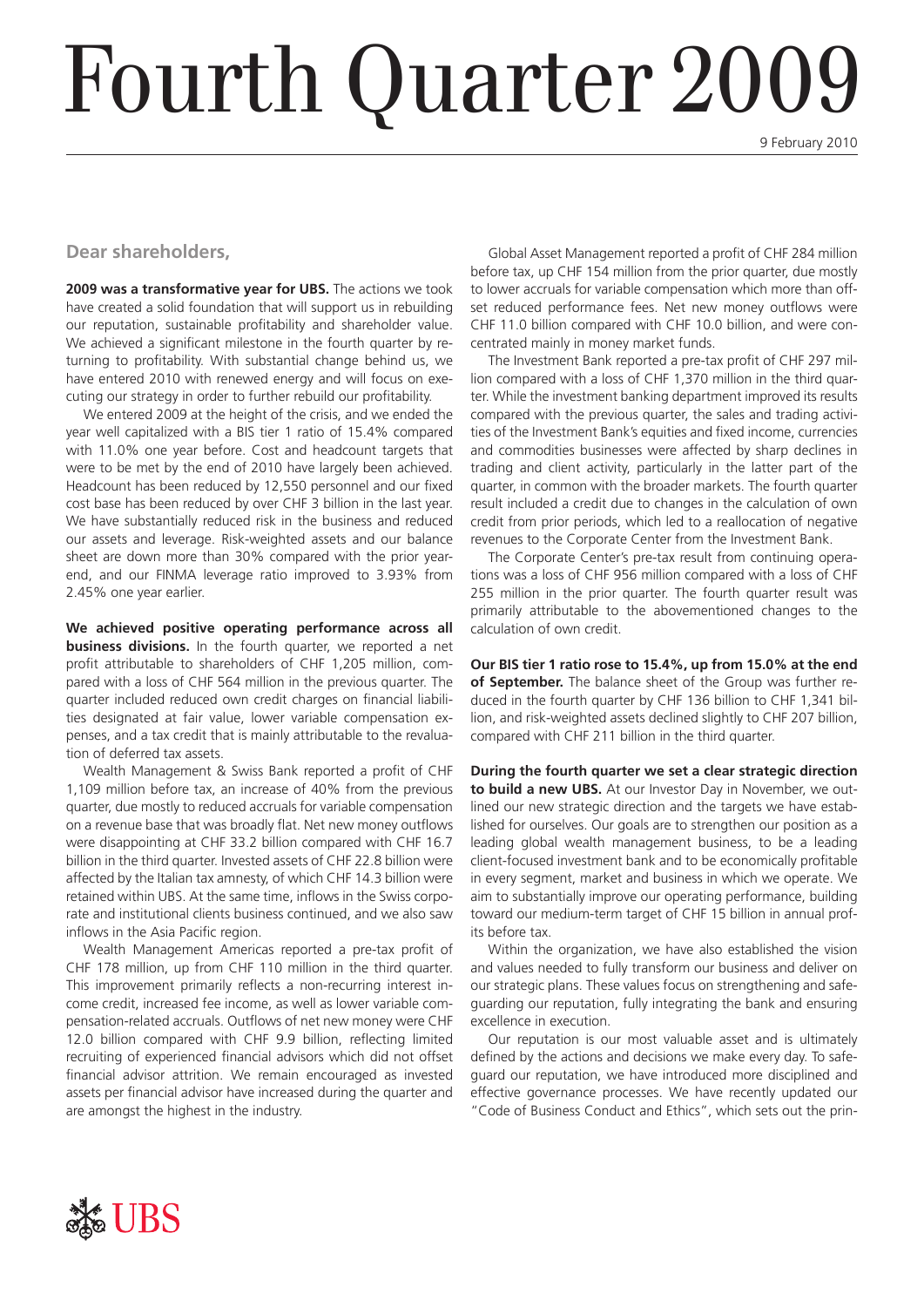ciples for our employees to follow when dealing with stakeholders. It emphasizes the importance of recognizing personal responsibility for our corporate behavior. Our management team is committed to enforcing these principles.

Integrating the bank is critical to serve our clients comprehensively, to improve sales performance and to drive efficiencies across our businesses. As an example, we have formed a new Investment Products and Services (IPS) unit, which will enable us to meet client needs rapidly and directly, by bringing together experts from the various businesses and extending their knowledge from the development stage through to execution. We will also be aligning our approach across the equities and fixed income, currencies and commodities businesses to improve the flow of information, enhance the relationships we have with our clients, and improve our product delivery capabilities. We are committed to delivering the highest standards of execution to our clients. These guiding principles will be the foundation of our success.

**Our efforts to reposition the firm are taking place alongside ongoing regulatory changes.** Proposed changes with regard to capital and liquidity adequacy, mitigation of the "too big to fail" issue, financial products regulation, compensation rules or the US "Volcker" proposals may have profound consequences for the industry as a whole. We will maintain flexibility in our business model to adjust to future regulatory changes.

**We are continuing to meet our obligations under the settlement with the US Internal Revenue Service (IRS) relating to the John Doe summons proceeding.** As a result, the IRS has withdrawn the summons with prejudice with respect to all accounts other than the approximately 4,450 accounts for which the IRS requested information from Switzerland pursuant to the settlement and in accordance with the Swiss-US Double Taxation Treaty (DTT).

On 21 January 2010, the Swiss Federal Administrative Court found that the DTT did not provide a basis for turning over information with respect to one category of the 4,450 accounts. It is important to understand that the agreement to provide information with respect to all other categories of accounts is not affected

by this decision. Nor does the Court decision affect the settlement's requirement that the summons be immediately withdrawn with prejudice as to all remaining accounts covered by it if the IRS receives information on 10,000 UBS accounts from various sources. Among the potential sources are the approximately 15,000 accounts disclosed pursuant to the IRS's voluntary compliance initiative, although it is not yet clear how many of these are UBS account holders. We are confident that the Swiss and US governments will undertake cooperative discussions, as required by the settlement, to find alternative mechanisms for fulfilling the parties' obligations, and we are fully supportive of these efforts.

**Outlook** – In the coming quarters, we expect to see the effects of the progress we have made in improving operating efficiency, reducing risk, and rebuilding and re-focusing our businesses. We are confident that the measures we are taking to address the causes of client asset outflows will be effective, but in the immediate future we still expect to report outflows, with some pressure on margins. The Investment Bank's results always depend heavily on market vitality, and client activity levels have been high in January. Although we cannot predict how long this attractive trading environment will continue, we expect that the Investment Bank's performance for 2010 as a whole will improve, in part because its residual risk positions should have a much reduced impact on results.

9 February 2010

Yours sincerely,

UBS

 $V/L_p$   $N-$ 

Kaspar Villiger Oswald J. Grübel of Directors

Guislut

Chairman of the Board Group Chief Executive Officer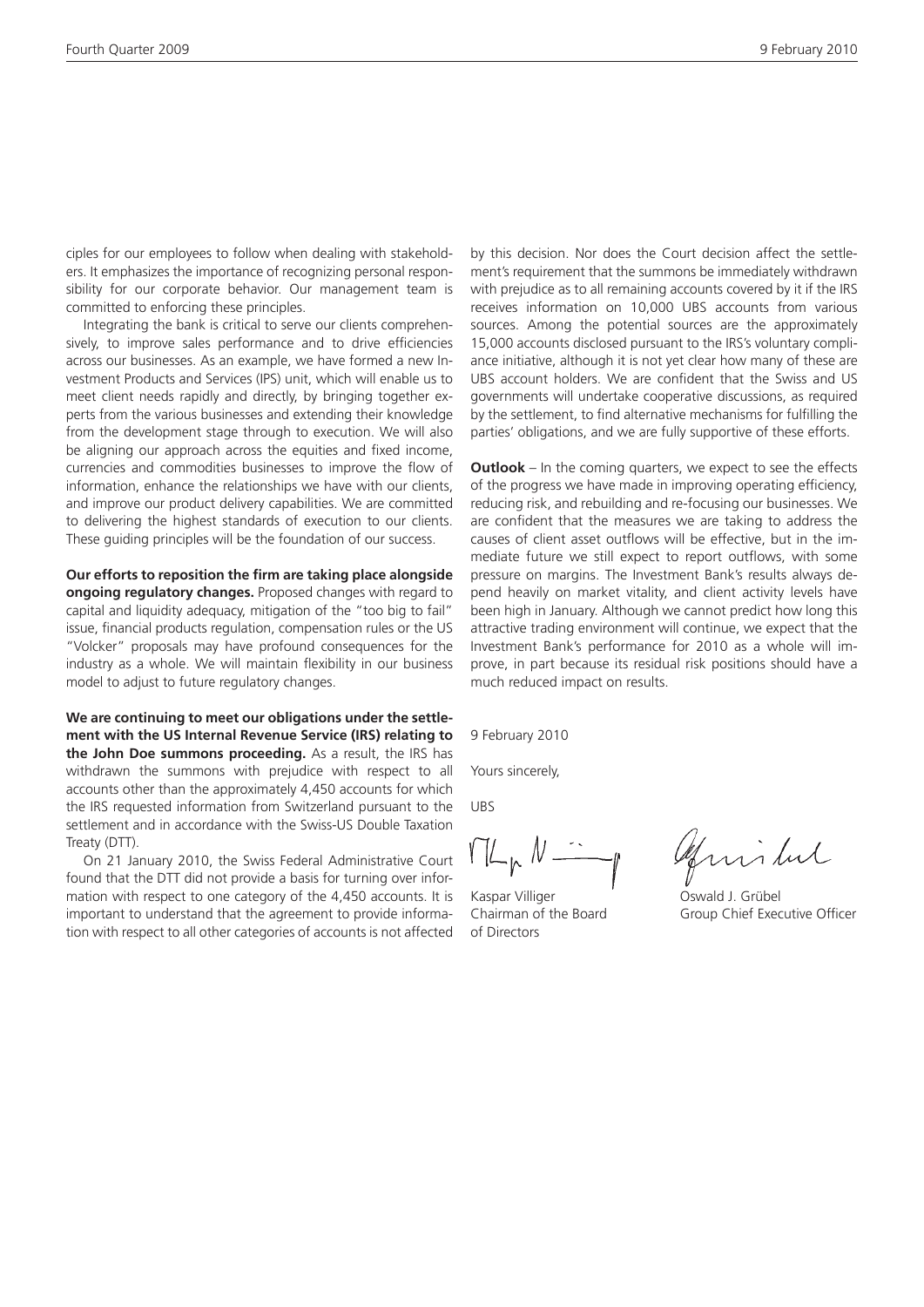## 4Q09 UBS key figures



#### **Group results**

| CHF million, except where indicated                                          |          | For the quarter ended | Year ended |          |           |
|------------------------------------------------------------------------------|----------|-----------------------|------------|----------|-----------|
|                                                                              | 31.12.09 | 30.9.09               | 31 12 08   | 31 12 09 | 31.12.08  |
| Operating income                                                             | 6.095    | 5.766                 | (4.696)    | 22.601   | 796       |
| Operating expenses                                                           | 5,183    | 6.359                 | 6.562      | 25.162   | 28.555    |
| Operating profit before tax (from continuing<br>and discontinued operations) | 888      | (593)                 | (11.239)   | (2.569)  | (27, 560) |
| Net profit attributable to UBS shareholders                                  | 1.205    | (564)                 | (9.563)    | (2.736)  | (21, 292) |
| Diluted earnings per share (CHF) <sup>1</sup>                                | 0.31     | (0.15)                | (2.99)     | (0.75)   | (7.63)    |

| Key performance indicators, balance sheet and capital management <sup>2</sup> |           |            |           |          |          |  |  |  |
|-------------------------------------------------------------------------------|-----------|------------|-----------|----------|----------|--|--|--|
| CHF million, except where indicated                                           |           | Year ended |           |          |          |  |  |  |
|                                                                               | 31.12.09  | 30.9.09    | 31.12.08  | 31.12.09 | 31.12.08 |  |  |  |
| Performance                                                                   |           |            |           |          |          |  |  |  |
| Return on equity (RoE) (%)                                                    |           |            |           | (7.8)    | (58.7)   |  |  |  |
| Return on risk-weighted assets, gross (%)                                     |           |            |           | 9.9      | 1.2      |  |  |  |
| Return on assets, gross (%)                                                   |           |            |           | 1.5      | 0.2      |  |  |  |
| Growth                                                                        |           |            |           |          |          |  |  |  |
| Net profit growth (%) <sup>3</sup>                                            | N/A       | N/A        | N/A       | N/A      | N/A      |  |  |  |
| Net new money (CHF billion) <sup>4</sup>                                      | (56.2)    | (36.7)     | (85.8)    | (147.3)  | (226.0)  |  |  |  |
| Efficiency                                                                    |           |            |           |          |          |  |  |  |
| Cost/income ratio (%)                                                         | 83.9      | 106.1      | N/A       | 103.0    | 753.0    |  |  |  |
|                                                                               |           | As of      |           |          |          |  |  |  |
| CHF million, except where indicated                                           | 31.12.09  | 30.9.09    | 31.12.08  |          |          |  |  |  |
| Capital strength                                                              |           |            |           |          |          |  |  |  |
| BIS tier 1 ratio (%) <sup>5</sup>                                             | 15.4      | 15.0       | 11.0      |          |          |  |  |  |
| FINMA leverage ratio (%) <sup>5</sup>                                         | 3.93      | 3.51       | 2.45      |          |          |  |  |  |
| Balance sheet and capital management                                          |           |            |           |          |          |  |  |  |
| Total assets                                                                  | 1,340,538 | 1,476,053  | 2,014,815 |          |          |  |  |  |
| Equity attributable to UBS shareholders                                       | 41,013    | 39.536     | 32,531    |          |          |  |  |  |
| BIS total ratio (%) <sup>5</sup>                                              | 19.8      | 19.4       | 15.0      |          |          |  |  |  |
| BIS risk-weighted assets <sup>5</sup>                                         | 206,525   | 210,763    | 302,273   |          |          |  |  |  |
| BIS tier 1 capital <sup>5</sup>                                               | 31,798    | 31,583     | 33,154    |          |          |  |  |  |

**Footnotes:** 1 Refer to "Note 8 Earnings per share (EPS) and shares outstanding" in the "Financial information" section of the fourth quarter 2009 report. 2 For the definitions of UBS's key performance<br>indicators refer to